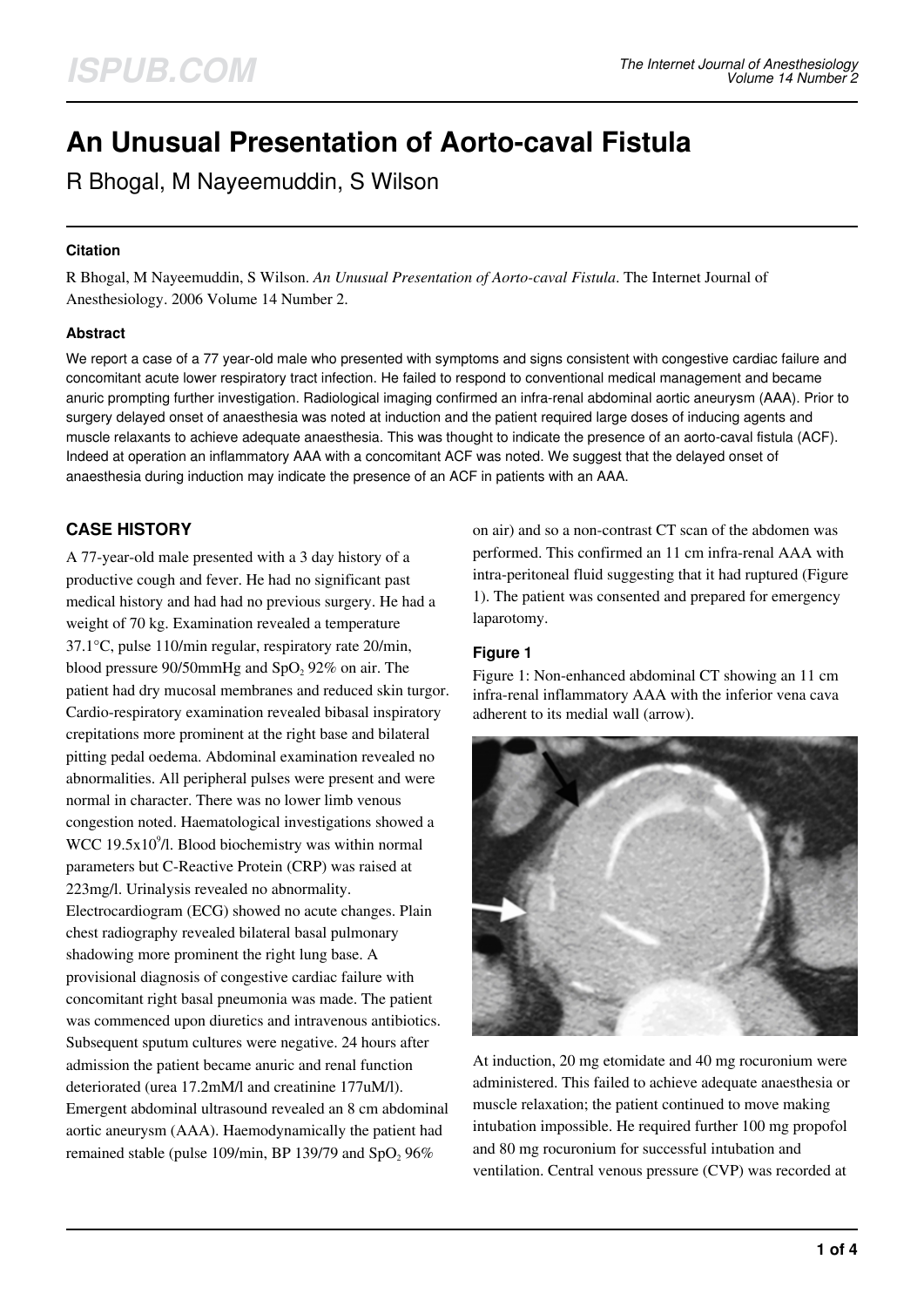$>$ 25cm H<sub>2</sub>O during induction. Arterial line reading showed a blood pressure of 140/29. At laparotomy a non-leaking infrarenal inflammatory AAA was noted. On opening the aneurysmal sac, a 2.5 cm proximal aorto-caval fistula (ACF) was found. Venous bleeding was controlled with digital pressure and the fistula repaired. CVP returned to normal immediately after closure of ACF. The AAA was repaired with straight dacron graft. Renal function returned to normal after post-operative diuresis. The patient made an uneventful post-operative recovery and was discharged home after five days. At one year follow up he is well and symptom free.

# **DISCUSSION**

The incidence of ACF within an inflammatory AAA is estimated to be  $17\%$  [1]. Surgery is indicated in all cases as survival without operation is  $\lt 2$  months  $\left[\begin{smallmatrix} 2 \end{smallmatrix}\right]$ . The formation of ACF is attributed to intense peri-aortic inflammation leading to adhesions with the adjacent inferior vena cava (IVC) and subsequent pressure necrosis of the caval wall  $\mathfrak{[}_3\mathfrak{]}$ . Rupture into the IVC remains a rare event  $\left[\begin{smallmatrix} 1 \end{smallmatrix}\right]$ . The precise presentation of ACF depends upon the rapidity of fistulisation and the size of fistula.

Due to its rarity and elusive clinical presentation the diagnosis of ACF can be easily missed. The characteristic triad of clinical findings in an ACF are a palpable AAA, machinery abdominal murmur and bruit is diagnostic  $\left[\right]$ . However as in the reported patient the murmur may be absent if the fistula has been closed by intra-mural thrombus. There is a variable association of ACF with congestive cardiac failure, lower limb venous hypertension and haematuria  $\left[\begin{smallmatrix}6&7\end{smallmatrix}\right]$ . Half of patients with an ACF present with high output hyperdynamic circulation with a widened pulse pressure and relatively low diastolic pressure  $\begin{bmatrix} 4 \end{bmatrix}$ . In our patient this characteristic blood pressure was seen only at anaesthetic induction. In retrospect the significance of this finding was missed at the time.

In ACF fluctuations in haemodynamic status are as a result of the arterio-venous (AV) fistula diverting blood flow from the high resistance arterial circuit to the low resistance and high capacitance venous circuit. The resultant decrease in total peripheral resistance and subsequent increase in venous pressure, resistance and volume leads to acute pulmonary oedema as seen in the reported patient. This was further complicated in our patient by the development of a right basal pneumonia. There is therefore a resultant increase in heart rate, stroke volume and cardiac output. If the ACF persists the myocardium hypertrophies and can dilate and

lead to irreversible hyperdynamic cardiac failure. It is important to note as in the reported case, cardiac failure secondary to ACF is refractory to medical treatment  $[$ <sub>4</sub> $].$  As blood is diverted through the fistula, arterial perfusion distal to the fistula is reduced. There is an increase in renal venous pressure and decreased renal arterial perfusion pressure. The rennin-angiotensin system is activated by decreased distal perfusion and reduced renal arterial perfusion pressure. There is an increase in aldosterone secretion leading to plasma expansion and increased perfusion. A Swanz-Ganz catheter may show a high cardiac index, increased stroke volume, decreased systemic vascular resistance and increased concentration of oxygen in the IVC at this stage  $\left[ \begin{smallmatrix} 1 \\ 4 \end{smallmatrix} \right]$ .

Decompensated cardiac failure due to increased venous return occurs in 35% of patients  $\left[\right.5\right]$ . In such patients, haematuria, acute renal failure may occur as a result of a renal infarction due to renal arterial problems, or of renal congestion due to a perforation of an AAA into the renal vein [<sub>5</sub>]. Furthermore pre-renal failure due to heart failure and lowered arterial blood pressure lead to lowered renal pressure [5]. Our patient was anuric and renal function impaired due to the above mechanisms. The resultant oliguria and/or anuria seen in patients is not due to hypovolemia but the re-distribution of circulating blood volume. The large proximal central AV fistula shunts the cardiac output back to the heart and this explains the delayed onset of anaesthesia in our patient because the drugs were circulating in a closed circuit with little peripheral distribution.

Both clinical examination and non-enhanced CT scan were unable to diagnose ACF prior to surgery. Contrast CT and/or aortography can show early flush of contrast in the IVC from the adjacent AAA indicating ACF  $[0]$ . However in our patient the use of contrast is limited due to renal dysfunction making diagnosis difficult. We suggest that in patients were the IVC is found adherent to an inflammatory AAA, either radiologically or at operation, and delayed onset of anaesthesia is noted the possibility of an ACF should be considered.

# **SUMMARY**

A high degree of suspicion is required for preoperative diagnosis of inflammatory AAA with concomitant ACF. The delayed onset of anaesthesia during induction using increased doses of inducing agents in a patient with an AAA should alert the anaesthesiologist and vascular surgeon to the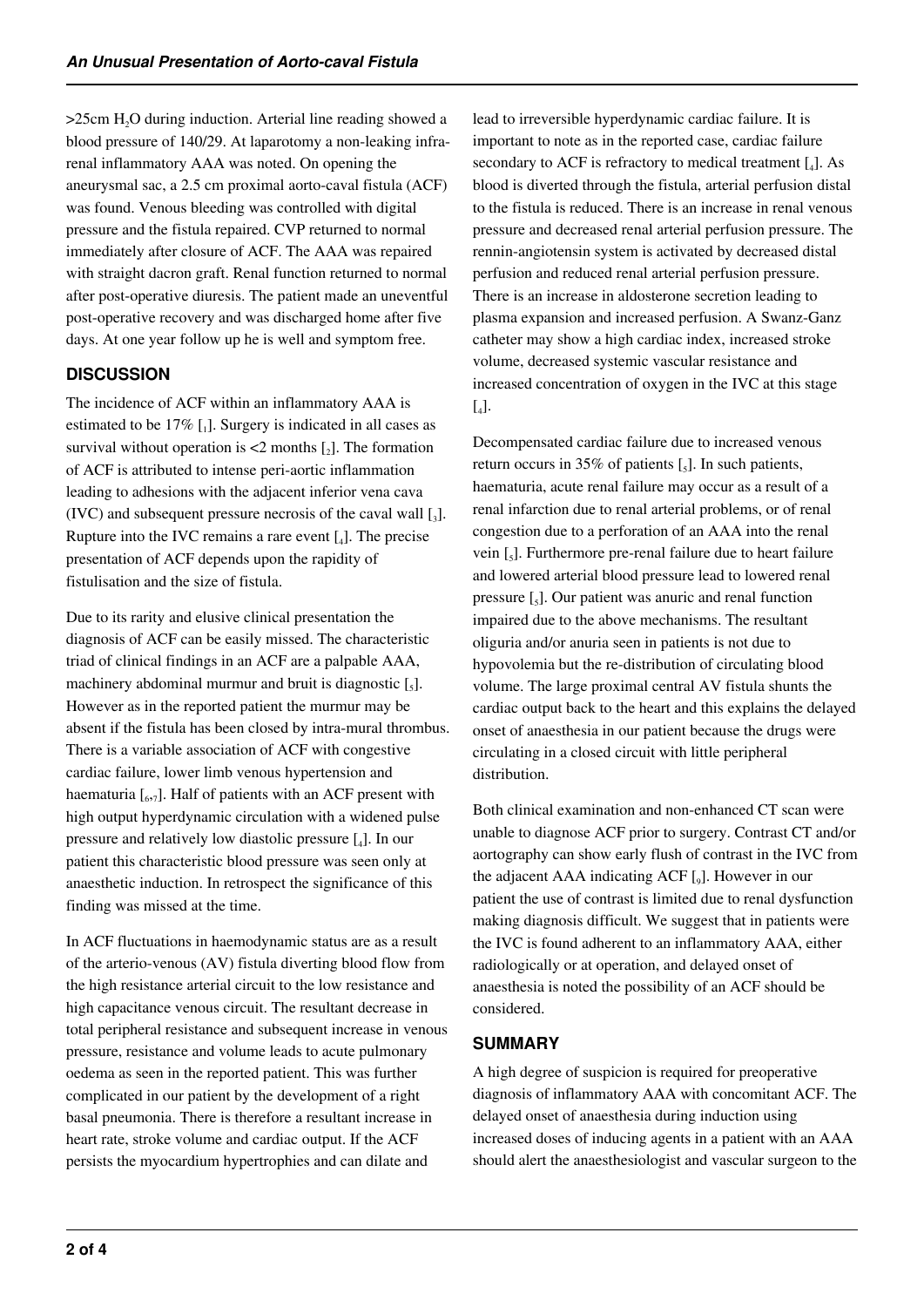possibility of ACF.

# **CORRESPONDENCE TO**

Mr Ricky Harminder Bhogal 42 Clay Lane, Oldbury, Warley West Midlands. B69 4SY. Tel: +44 0121 5443913 Fax: +44

0121 5443913 e-mail: balsin@hotmail.com

#### **References**

1. Tambyraja AL, Murie JA, Chalmers RTA. Ruptured inflammatory abdominal aneurysm: Insights in clinical management and outcome. J Vasc Surg. 2004; 39:400-403 2. Nennhaus HP, Javid H. The distinct syndrome of spontaneous abdominal aortocaval fistula. Am J Med. 1968; 44:464-473

3. Farid A, Sullivan TM. Aortocaval fistula in ruptured inflammatory abdominal aortic aneurysm. A report of two cases and literature review. J Cardiovasc Surg. 1996;

37:561-565

4. Rajmohan B. Spontaneous aortocaval fistula. J Post Grad Med. 2002; 48:203-205

5. Cortis BS, Jablokow VR, Shah AN, Cortis PF. Spontaneous rupture of an abdominal aortic aneurysm into the inferior vena cava: a case report and review of literature. Mt Sinai J Med (NY) 1997; 39:566-572

6. Abbadi AC, Deldime P, Van Espen D. The spontaneous aorto caval fistula: a complication of the abdominal aortic aneurysm. Case report and review of the literature. J Cardiovasc Surg. 1998; 39:433-436

7. Sier JC, Meijer S. Aorto-caval fistula as a complication of ruptured abdominal aortic aneurysm. Neth J Surg 1980; 32:154-156

8. Kanbuy M, Gur G, Buyvut F, Tasdelen A, Boyacioglu S. Spontaneous aorto-caval fistula presenting with acute liver and renal failure: a case report. Turk J Gastroenterol 2004; 15:169-172

9. Alexander JJ, Imbembo AL. Aorto-vena cava fistula. Surgery. 1989; 105:1-12